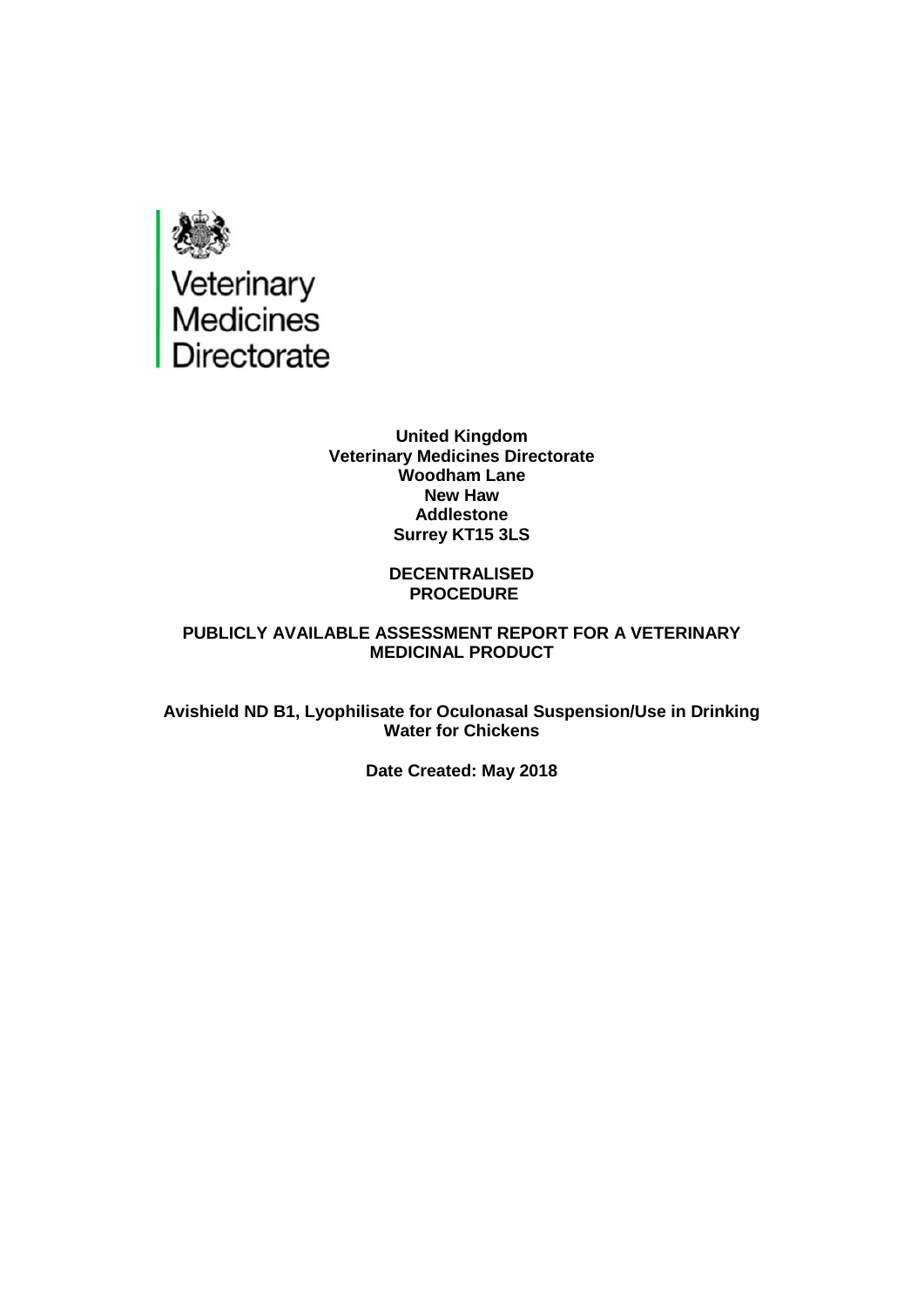Avishield ND B1, Lyophilisate for Oculonasal Suspension/Use in Drinking Water for Chickens UK/V/0646/001/DC Genera Inc. **Generally** Genera Inc. Publicly Available Assessment Report

# **MODULE 1**

#### **PRODUCT SUMMARY**

| EU Procedure number                       | UK/V/0646/001/DC                                                                                                                                                               |
|-------------------------------------------|--------------------------------------------------------------------------------------------------------------------------------------------------------------------------------|
| Name, strength and<br>pharmaceutical form | Avishield ND B1, Lyophilisate for Oculonasal<br>Suspension/Use in Drinking Water for Chickens                                                                                  |
| Applicant                                 | Genera Inc.                                                                                                                                                                    |
|                                           | Svetonedeljska cesta 2, Kalinovica                                                                                                                                             |
|                                           | 10436 Rakov Potok                                                                                                                                                              |
|                                           | Croatia                                                                                                                                                                        |
| Active substance                          | Each dose contains                                                                                                                                                             |
|                                           | Active substance:                                                                                                                                                              |
|                                           | Live, lentogenic virus of Newcastle disease,<br>strain Hitchner B1 $10^{6.0}$ to $10^{7.0}$ TCID <sub>50</sub>                                                                 |
|                                           | $TCID_{50}$ = Tissue Culture Infective Dose                                                                                                                                    |
| <b>ATC Vetcode</b>                        | QI01AD06                                                                                                                                                                       |
| Target species                            | Chickens (broilers and future layers/breeders)                                                                                                                                 |
| Indication for use                        | For active immunisation of chickens (broilers<br>and future layers/breeders) to reduce mortality<br>clinical signs due to infection<br>with<br>and<br>Newcastle disease virus. |
|                                           | Onset of immunity: 3 weeks post vaccination.                                                                                                                                   |
|                                           | Duration of immunity: 5 weeks post vaccination.                                                                                                                                |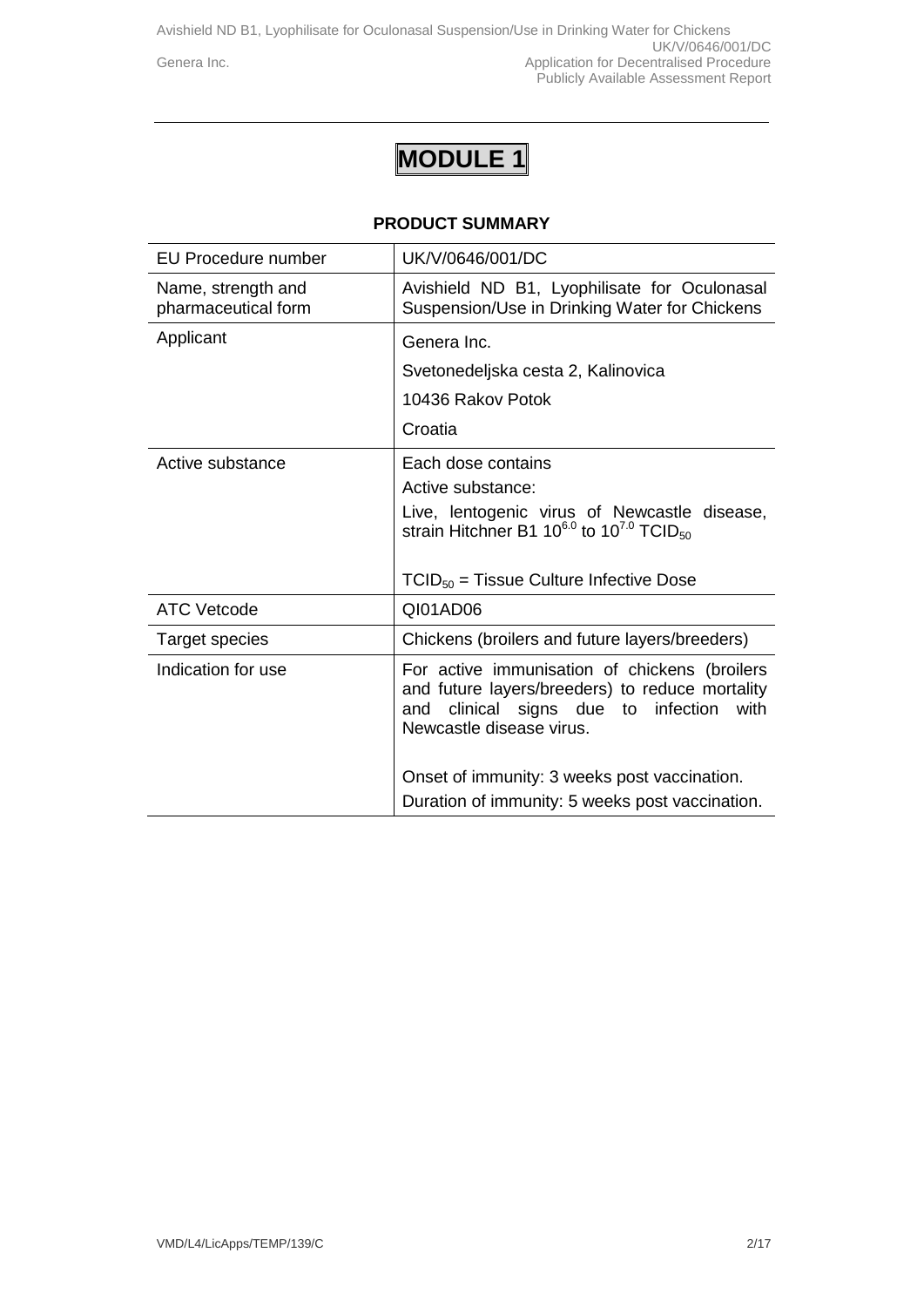## **MODULE 2**

The Summary of Product Characteristics (SPC) for this product is available on the Product Information Database of the Veterinary Medicines Directorate.

[\(www.gov.uk/check-animal-medicine-licensed\)](http://(www.gov.uk/check-animal-medicine-licensed))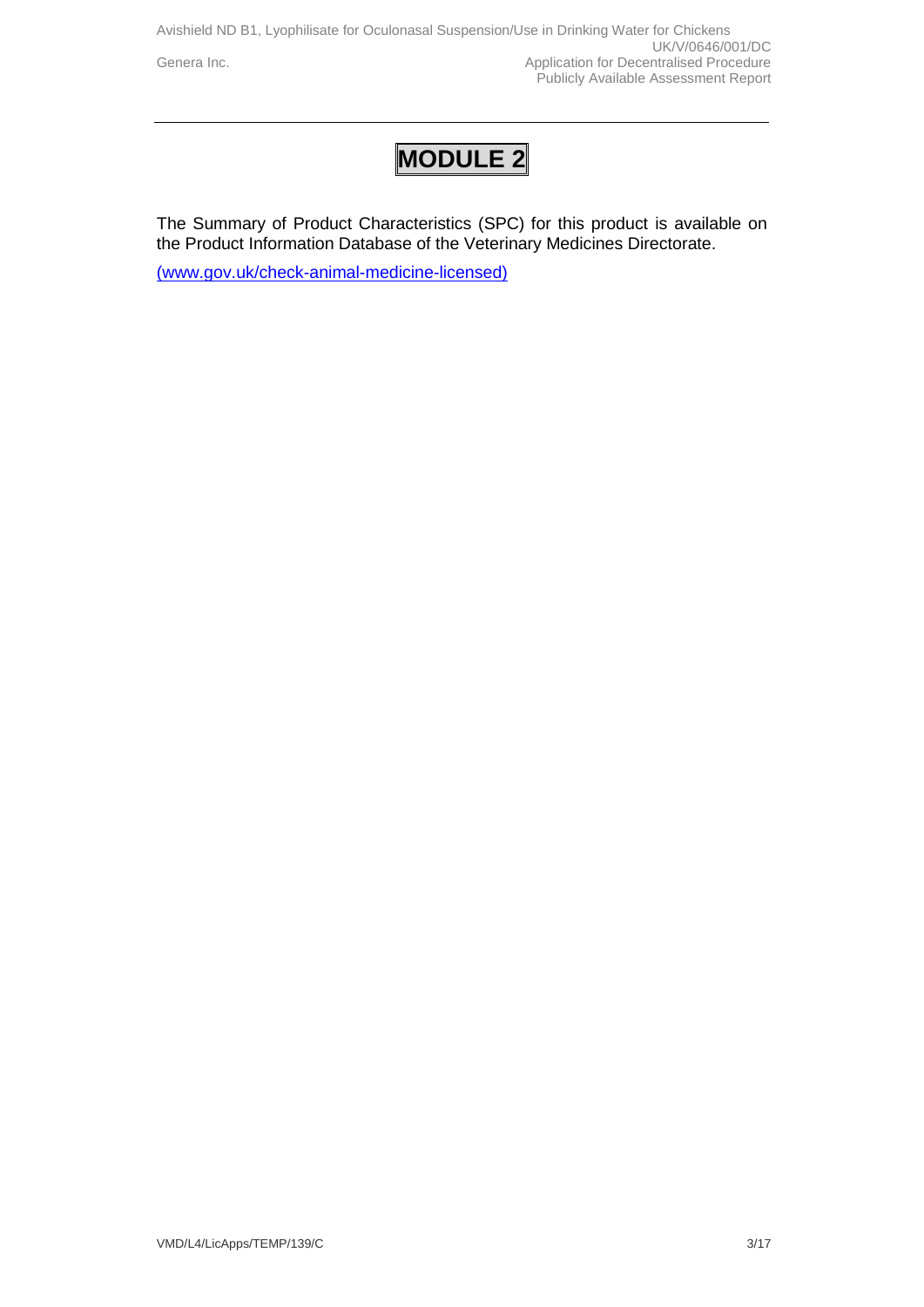## **MODULE 3**

## **PUBLIC ASSESSMENT REPORT**

| Legal basis of original<br>application                                       | Full application in accordance with Article 12 (3)<br>of Directive 2001/82/EC as amended.                                                                                                                           |
|------------------------------------------------------------------------------|---------------------------------------------------------------------------------------------------------------------------------------------------------------------------------------------------------------------|
| Date of conclusion of the<br>decentralised procedure                         | 28 <sup>th</sup> February 2018                                                                                                                                                                                      |
| Date product first authorised<br>in the Reference Member<br>State (MRP only) | Not applicable.                                                                                                                                                                                                     |
| Concerned Member States for<br>original procedure                            | Austria, Belgium, Croatia, Czech Republic,<br>Denmark, Estonia, France, Germany, Greece,<br>Hungary, Ireland, Italy, Latvia, Lithuania, The<br>Netherlands, Poland, Portugal, Romania,<br>Slovakia, Slovenia, Spain |

### **I. SCIENTIFIC OVERVIEW**

This was a full application, submitted in accordance with Article 12 (3) of Directive 2001/82/EC as amended, for Avishield ND B1, Lyophilisate for Oculonasal Suspension/Use in Drinking Water, for Chickens. The product is indicated for the active immunisation of chickens (broilers and future layers/breeders) to reduce mortality and clinical signs due to infection with Newcastle disease virus. The onset of immunity is 3 weeks after vaccination. Duration of immunity is 5 weeks after vaccination.

The product is used as a coarse spray administered via the oculonasal route and spray from one day of age, or via drinking water from 7 days of age.

The product is produced and controlled using validated methods and tests which ensure the consistency of the product released on the market. It has been shown that the product can be safely used in the target species, any reactions observed are indicated in the SPC.<sup>1</sup> The product is safe for the user, the consumer of foodstuffs from treated animals and for the environment, when used as recommended. Suitable warnings and precautions are indicated in the SPC. The efficacy  $2$  of the product was demonstrated according to the claims made in the SPC. The overall benefit/risk analysis is in favour of granting a marketing authorisation.

 $\frac{1}{1}$ SPC – Summary of product Characteristics.

 $2$  Efficacy – The production of a desired or intended result.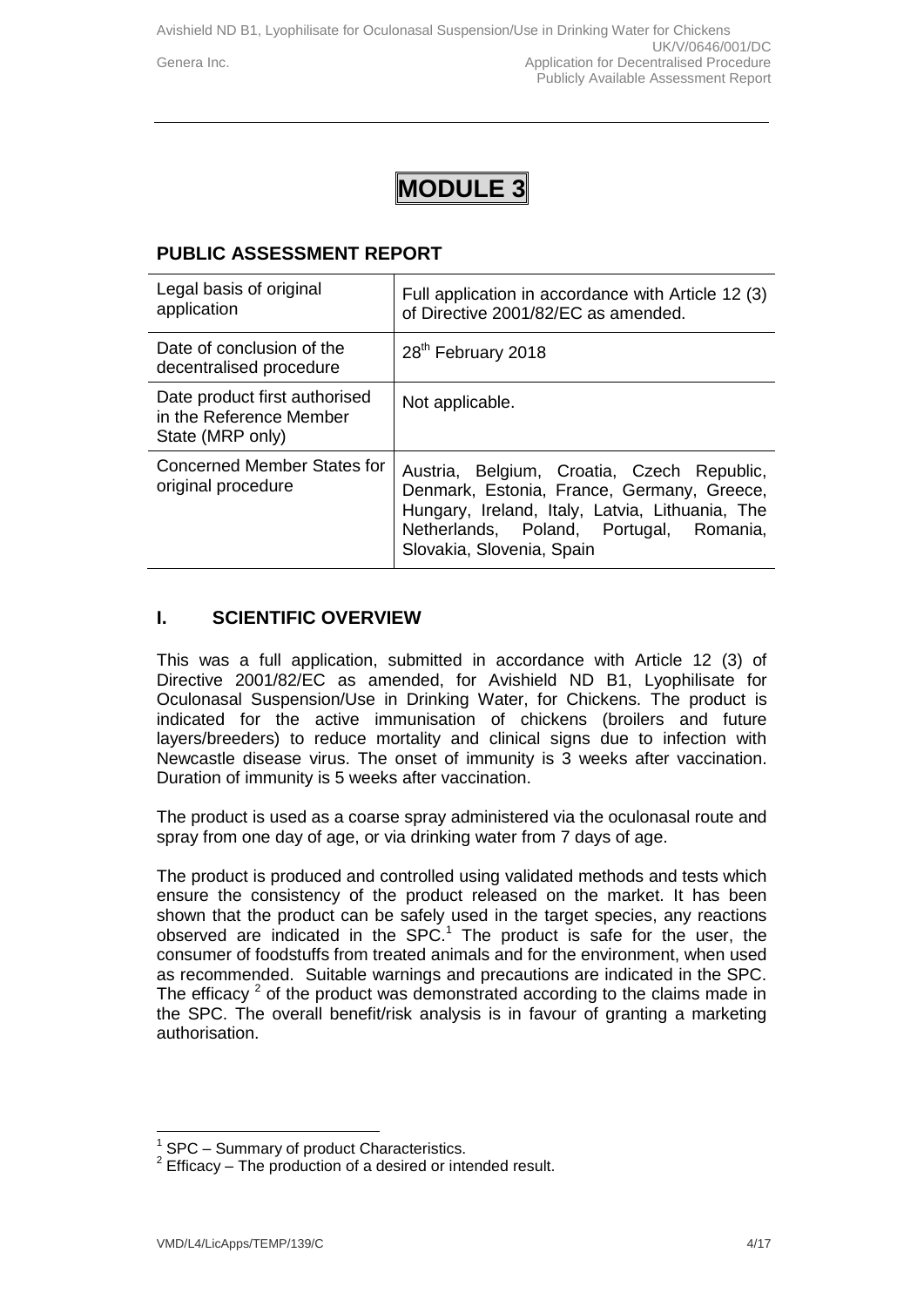## **II. QUALITATIVE AND QUANTITATIVE PARTICULARS OF THE CONSTIUENTS**

#### *II.A. Composition*

The product contains live, attenuated and lentogenic virus of Newcastle disease, strain Hitchner B1 10<sup>6.0</sup> to 10<sup>7.0</sup> TCID<sub>50</sub>. The excipients are as follows: povidone K-25, bacto-peptone, monosodium glutamate, potassium dihydrogen phosphate, potassium hydroxide and dextran 40000.

The container/closure system consists of colourless glass vials (type I), which are closed with bromobutyl rubber stoppers and sealed with aluminium caps.

Carton box with 10 vials of 1000 doses of vaccine. Carton box with 10 vials of 2500 doses of vaccine. Carton box with 10 vials of 5000 doses of vaccine.

The particulars of the containers and controls performed are provided and conform to the regulation.

The choice of the vaccine strain, the attenuation process and the absence of preservative are justified.

The product is an established pharmaceutical form and its development is adequately described in accordance with the relevant European guidelines.

#### *II.B. Method of Preparation of the Product*

The product is manufactured fully in accordance with the principles of good manufacturing practice from a licensed manufacturing site*.* The manufacturing method consists of the following:

Phase I: Preparation of the virus for production, disinfection and loading of SPF eggs, embryo growth, inoculation of eggs with working dilution of seed strain, replication of Newcastle disease virus, harvesting of allantoic fluid, freezing and storage.

Phase II: Defrost of viral antigen, preparation and filling of lyophilisation mixture into vials, freeze-drying, capping, quality control testing, labelling and packaging of the product.

Process validation data on the product have been presented in accordance with the relevant European guidelines.

#### *II.C. Control of Starting Materials*

The active substance is a live, attenuated and lentogenic virus strain of Newcastle disease virus, Hitchner B1 strain**,** presented as a lyophilisate for oculonasal suspension/use in drinking water, for chickens. The active substance complies with an in-house specification. The active substance is manufactured in accordance with the principles of good manufacturing practice.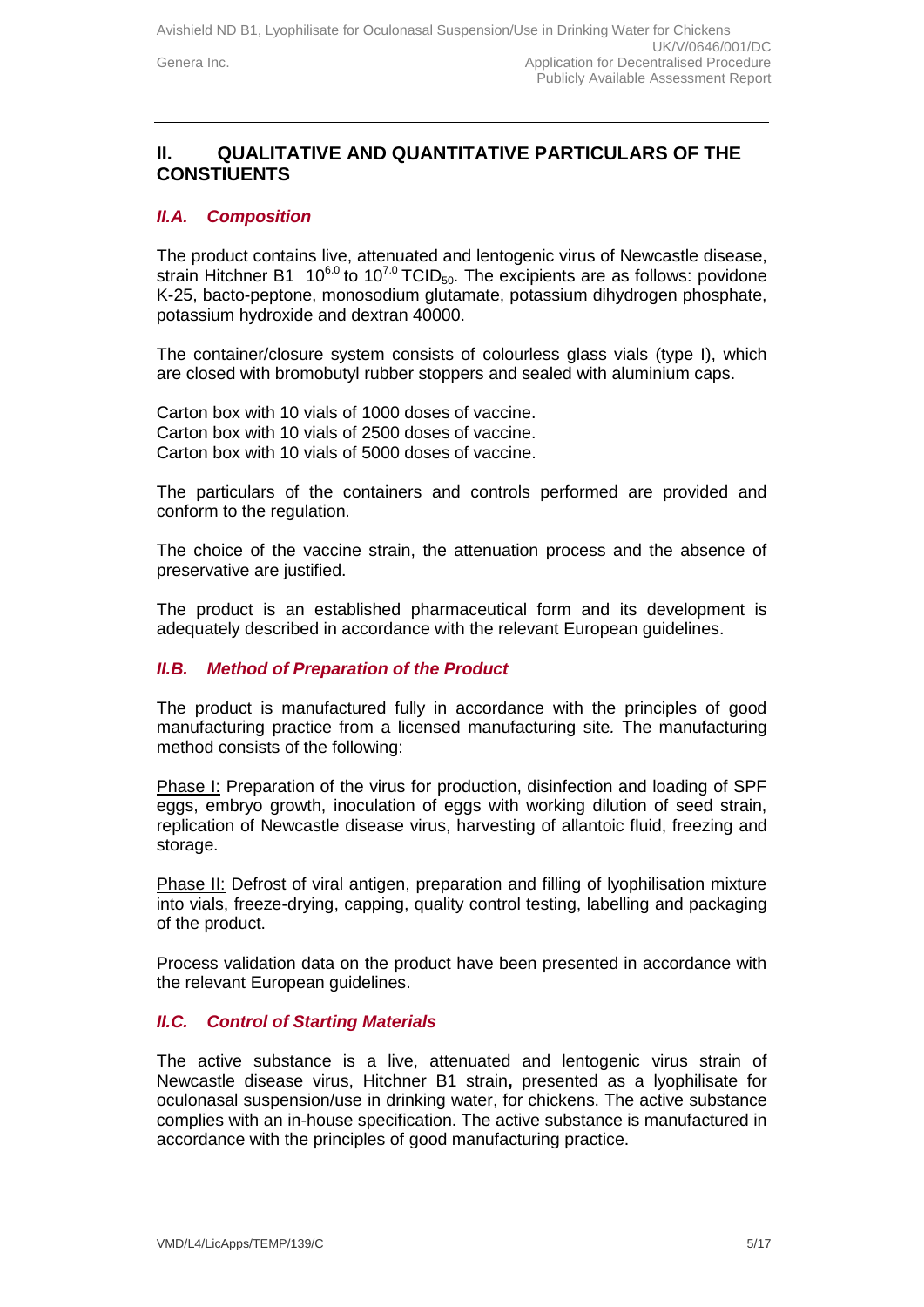Starting materials of a non-biological origin used in production comply with the European Pharmacopoeia (Ph. Eur). Bacto-peptone is a product of biological origin, which complies with an in-house specification.

Biological starting materials used are in compliance with the relevant Ph. Eur. Monographs and guidelines. The master and working seeds have been produced according to the Seed Lot System as described in the relevant guideline. The packaging is appropriate for use and complies with specification.

#### *II.C.4. Substances of Biological Origin*

The applicant has provided a signed TSE/BSE declaration confirming that the peptone used in the product complies with current regulatory requirement described in Ph. Eur. 1483 Products with risk of transmitting agents of animal encephalopathies.

A valid EDQM certificate of suitability has been provided for peptone used in the vaccine. The country of origin of source materials (porcine and bovine) is the USA. Confirmation has been provided by the manufacturer that the base powder for MEM contains no substances of animal origin. Scientific data and/or certificates of suitability issued by the EDQM have been provided and compliance with the Note for Guidance on Minimising the Risk of Transmitting Animal Spongiform Encephalopathy Agents via Human and Veterinary Medicinal Products has been satisfactorily demonstrated.

#### *II.D. Control Tests Carried Out at Intermediate Stages of the Manufacturing Process*

A variety of control tests are performed during production of the product.

#### *II.E. Control Tests on the Finished Product*

The tests performed on the final product conform to the relevant requirements. Tests include those for appearance, identification of the vaccine virus, virus titre, bacterial and fungal contamination, absence of extraneous agents, residual humidity, intact vacuum of the product and batch to batch consistency.

### *II.F. Stability*

Stability data on the active substance have been provided in accordance with applicable European guidelines, demonstrating the stability of the active substance when stored under the approved conditions.

#### *G. Other Information*

Shelf life of the veterinary medicinal product as packaged for sale: 2 years. Shelf life after reconstitution according to directions: 3 hours. Store and transport refrigerated  $(2^{\circ}C - 8^{\circ}C)$ . Protect from light.

Do not freeze.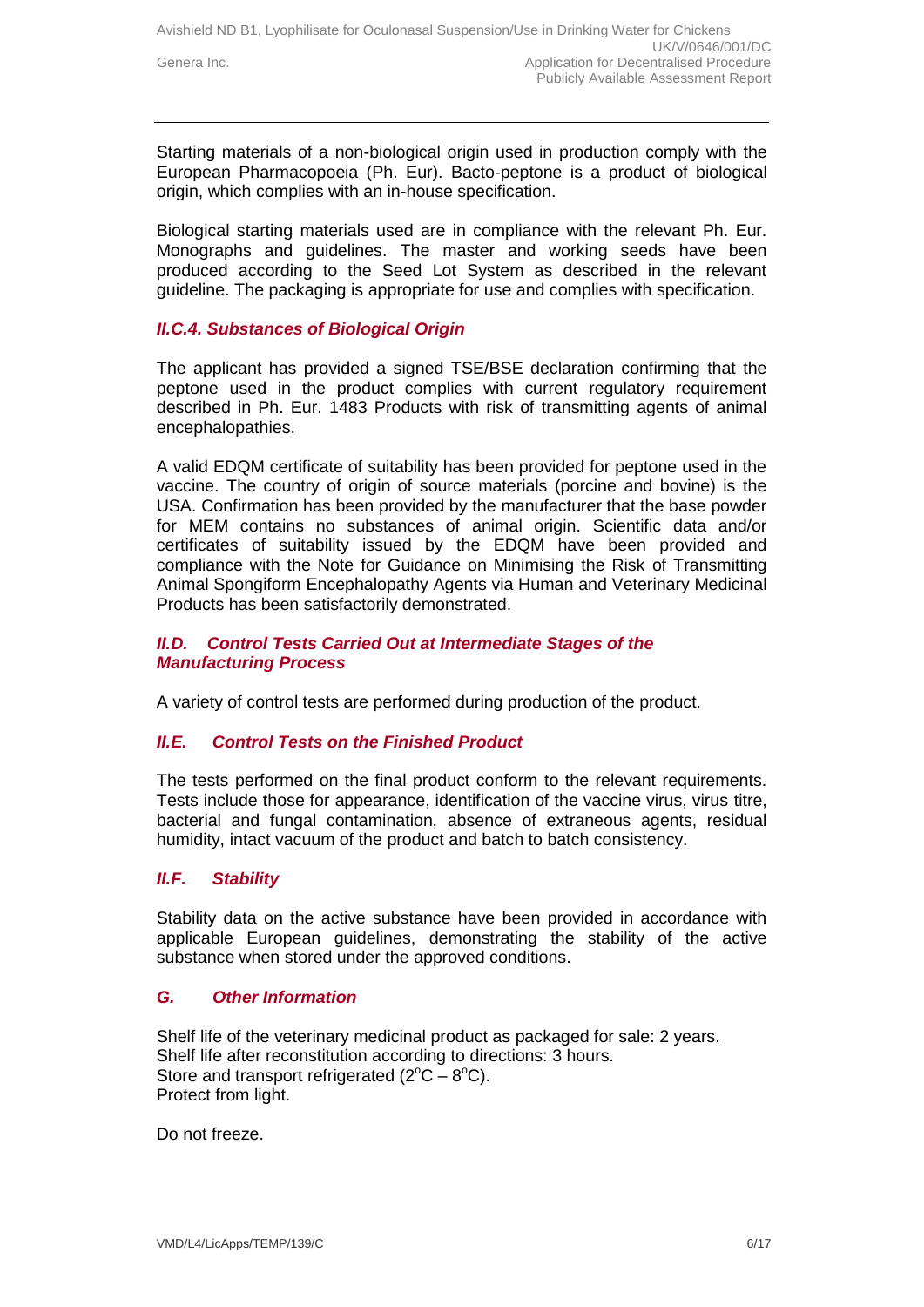### **III. SAFETY ASSESSMENT**

#### *Laboratory trials*

A single safety study of the administration of one dose was not investigated. The safety of an overdose ( $x$  10,  $GLP<sup>3</sup>$  study) and the repeated administration of one dose in the target animal were demonstrated. It was concluded that the product had an acceptable safety profile based on these results.

Three GLP studies supported the following conclusions: a) the oculonasal route is the least safe route of vaccinations with regard to demonstrating clinical signs of disease. b) Most spread of the vaccine is observed when it is administered by spray or oculonasal route. c) Peak of viral replication in the upper respiratory tract is approximately 3-5 days post-vaccination for all three routes of administration.

No investigation of effect on reproductive performance was conducted because the vaccine is not intended for this category of animals. Safety of the vaccine on immunological function was addressed by analysis of the data provided from several laboratory and field trials.

A study was conducted to assess the impact of the vaccine in the trachea, spleen, kidneys, lung, caecal tonsils, duodenum and brain. The study was combined with analysis of dissemination of the vaccine to unvaccinated control animals. The study was performed only by oculo-nasal route in one day old chicks at a suitable passage level of virus. The vaccine virus was at a suitable passage level for the study. No adverse effects were noted from spread of the vaccine to tissues.

Six studies were presented for analysis of reversion to virulence. Reversion to virulence was not detected.

Published data on the biological properties of the Newcastle disease virus, strain Hitchner B1 and on genetic reassortment were provided. On analysis of the data, it was concluded that the risk of genetic reassortment with field or other strains is low.

A user safety risk assessment was provided. Newcastle disease virus can infect humans, the key symptom being conjunctivitis, with associated reddening and lachrymation of the eye. Infections are usually transient and are not passed from human to human. The SPC and product literature carry suitable warnings. Neither the vaccine not the excipients are thought to pose a risk to the user when used as recommended:

- Care should be taken when handling and administering the vaccine.
- Newcastle disease virus can cause a mild transient conjunctivitis in the person administering the vaccine.
- Personal protective equipment consisting of well-fitting masks and eye protection to European standards should be worn when handling the veterinary medicinal product. Personnel involved in attending vaccinated

-

 $3$  GLP – Good laboratory practice.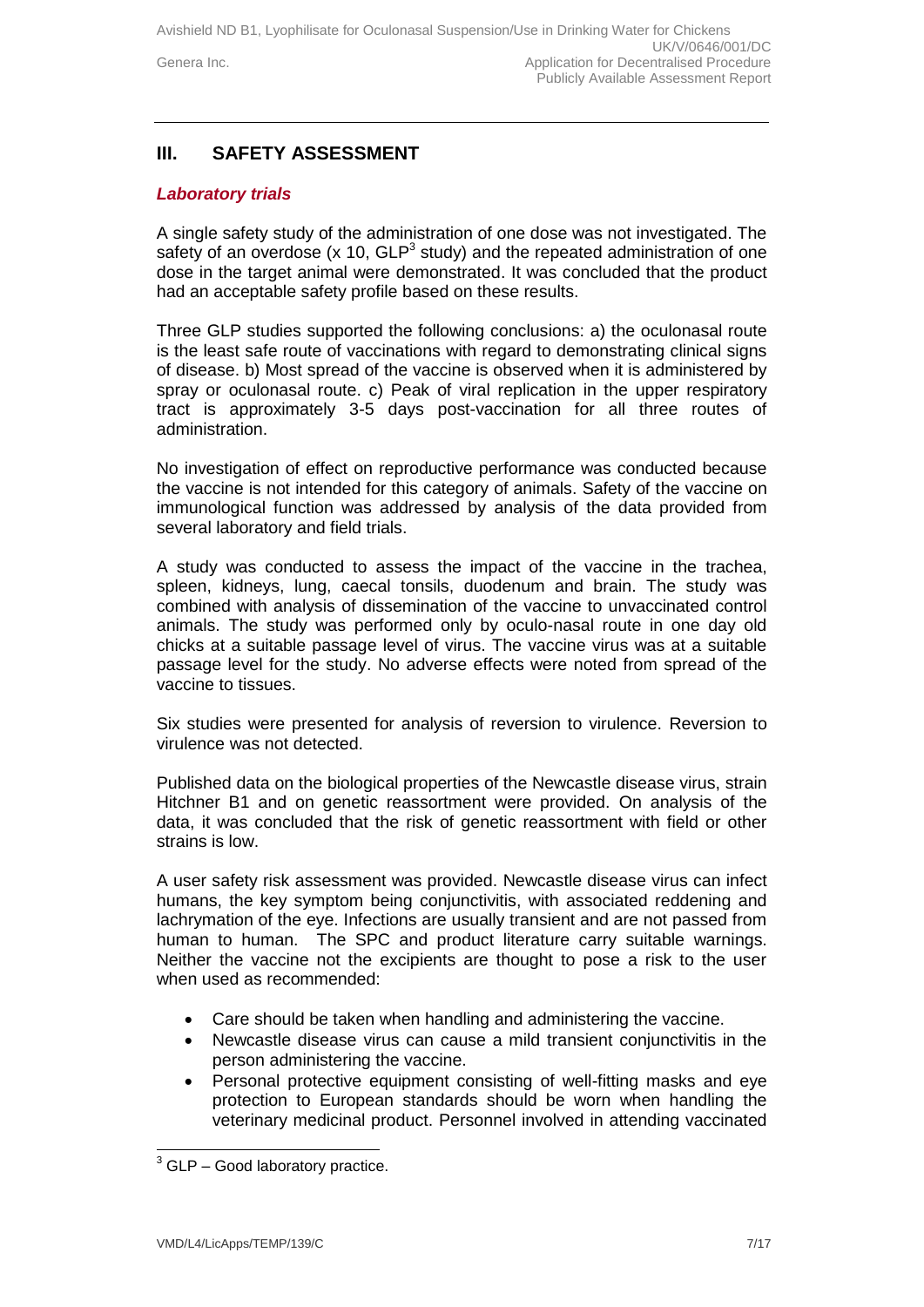chickens should follow general hygiene principles (washing/disinfecting hands, changing clothes, wearing gloves, cleaning and disinfection of boots) and take particular care in handling animal waste and bedding materials litter from recently vaccinated chickens.

#### *Field studies*

Five field trials were carried out to assess the safety of the product. Data from the first two trials were considered as supportive only, as these were not performed strictly to specification. No adverse reactions were noted that are not cited in the SPC.

#### *Ecotoxicity*

The applicant provided a Phase 1 environmental risk assessment in compliance with the relevant guideline which showed that no further assessment is required, Warnings and precautions as listed on the product literature are adequate to ensure safety to the environment when the product is used as directed.

## **IV. CLINICAL ASSESSMENT (EFFICACY)**

#### *Clinical Studies*

#### *Laboratory Trials*

The efficacy of the product has been demonstrated in laboratory studies in accordance with the relevant requirements.

Two laboratory studies were performed. In the first study, the efficacy of the vaccine as assessed in drinking water or by spray. Studies were performed with vaccine containing the minimum amount of antigen  $10^{6.0}$  TCID<sub>50</sub> or  $10^{6.1}$  TCID<sub>50</sub>.

The first immunogenicity study was carried out to demonstrate the efficacy of the vaccine in one-day-old SPF-chickens by spray or oculonasal route, or 7-day old chickens orally with  $10^{6.0}$  EID<sub>50</sub> (egg infectious dose) per bird. The vaccine prevented 90% of birds succumbing to infection from a virulent challenge, compared to all non-vaccinated birds.

The second study used a challenge model, and investigated the onset and immunity of the vaccine as administered by orally or by spray in broiler chickens having maternally-derived antibody (MDA). MDA+ chickens were used in order to determine the impact of MDA on the efficacy of the vaccine. The protection level was 70% using drinking water and 100% via drinking water 35 days postvaccination.

#### *Field Trials*

Four field studies were conducted. Two field safety/efficacy studies were performed on commercial broilers, with a laboratory efficacy challenge phase included, and two comparative field safety/efficacy studies were performed on commercial broilers and layers.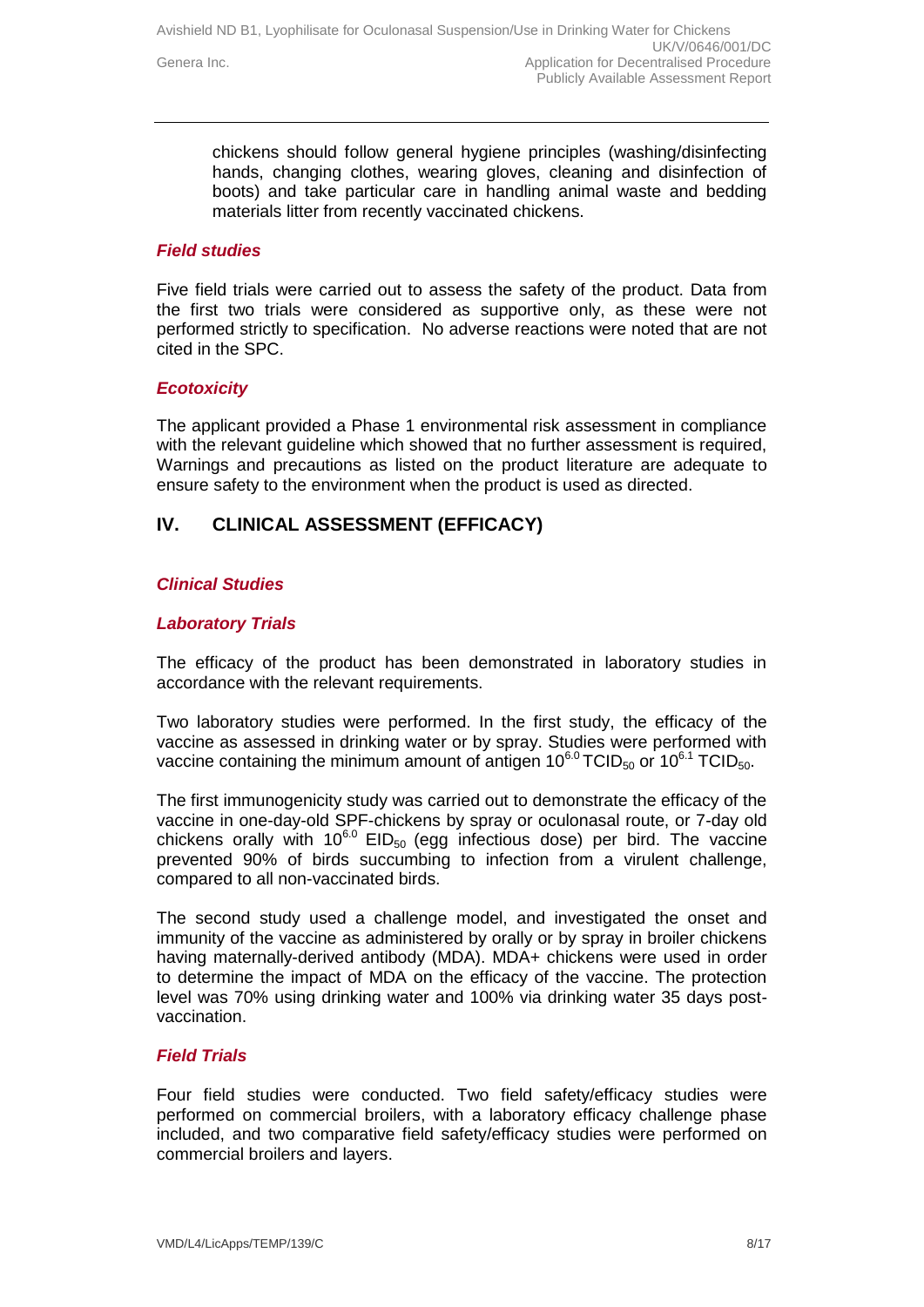Avishield ND B1, Lyophilisate for Oculonasal Suspension/Use in Drinking Water for Chickens UK/V/0646/001/DC Genera Inc. **Generally** Genera Inc. Publicly Available Assessment Report

| Study                | Field trial to evaluate the safety and efficacy of Avishield ND               |
|----------------------|-------------------------------------------------------------------------------|
|                      | B1 (Strain Hitchner B1), in commercial broilers in field                      |
|                      | conditions                                                                    |
|                      | The first day of housing is defined as day 1 of the study (SD                 |
|                      | 1), the actual age of birds at SD1 is 0 day.                                  |
|                      | This trial was conducted in Slovenia.                                         |
| Animals              | <b>Commercial broilers</b>                                                    |
|                      | One Group of 8,900 birds                                                      |
|                      | Chickens were housed in one location                                          |
| Vaccine              | Investigational Veterinary Product (IVP): Avishield ND B1                     |
|                      | Potency: $10^{6.0}$ to $10^{7.0}$ EID <sub>50</sub> live lentogenic Newcastle |
|                      | disease virus (strain Hitchner B1) per dose.                                  |
| Vaccine<br>scheme    | Newcastle disease: Avishield ND B1 (Genera) at the age of                     |
| and Administration   | 7 days (on SD 8) via drinking water.                                          |
| route                | Additionally, Infectious bronchitis: Bronhikal I SPF, (Genera)                |
|                      | at the age of                                                                 |
|                      | 14 days (on SD 15) and Infectious bursal disease: Gumbokal                    |
|                      | IM forte, (Genera) at the age 18 days (on SD 19).                             |
| Follow-up            | Cloacal and tracheal swabs suitable for PCR were taken                        |
|                      | from 10 birds and tested for the presence of NDV before the                   |
|                      | vaccination (SD 8) and before slaughter (SD 39). Samples                      |
|                      | were examined by real-time RT-PCR detection systems.                          |
|                      |                                                                               |
|                      | Efficacy of Avishield ND B1 was performed in the laboratory                   |
|                      | test, which was separated from this trial. For the laboratory                 |
|                      | phase altogether 160 chickens were removed from this flock                    |
|                      | on specific days.                                                             |
|                      |                                                                               |
|                      | From this study only serological response to vaccination was                  |
|                      | measured. Blood samples were taken before the vaccination                     |
|                      | and at the end of the fattening period, before the slaughter.                 |
|                      | To establish the level of maternal antibodies against NDV,                    |
|                      | blood samples were taken from 20 animals on SD1 and on                        |
|                      | SD8, i.e. before vaccination. To determine the level of                       |
|                      | antibody response to vaccination 20 blood samples were                        |
|                      | taken on SD39.                                                                |
|                      |                                                                               |
|                      | Serological response against NDV was performed<br>by                          |
|                      | inhibition haemagglutination (HAI) method according to                        |
|                      | standard procedure, using 4 HA units of antigen and 1%                        |
|                      | chicken red blood cells (OIE Terrestrial Manual 2013).                        |
|                      |                                                                               |
| Statistical analysis | N/A                                                                           |
| <b>Results</b>       | Clinical signs, mortality, body weight and feed conversion                    |
|                      | results were discussed in Part III Safety.                                    |
|                      |                                                                               |
|                      | Before the vaccination, at hatching and on the day of                         |
|                      | vaccination the level of maternal derived antibodies (MDA)                    |
|                      | was relatively high (on SD1 AMT was 5.40, on SD8 AMT                          |
|                      | was 3.60).                                                                    |
|                      | After vaccination, on SD39 specific antibodies to NDV was                     |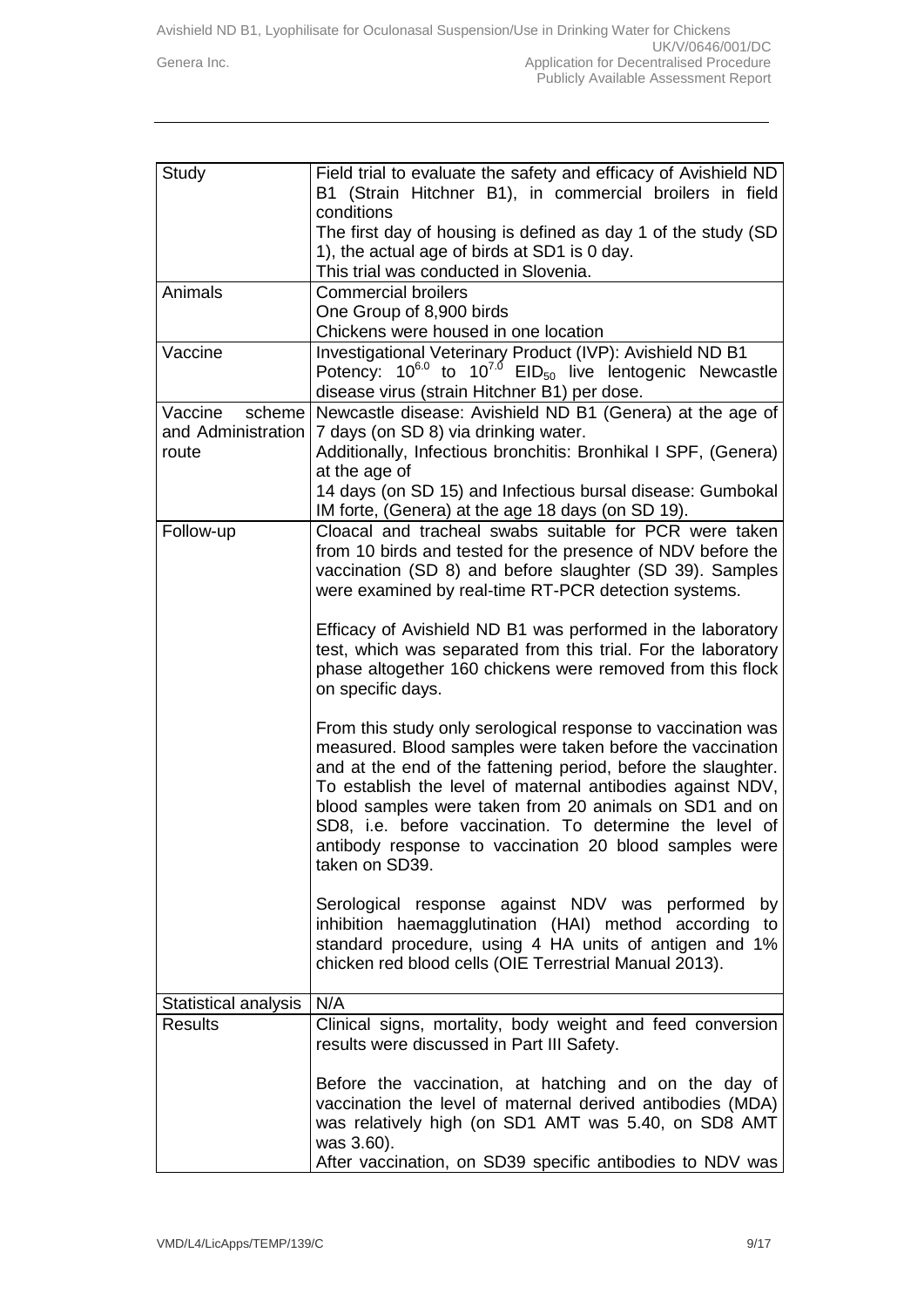Avishield ND B1, Lyophilisate for Oculonasal Suspension/Use in Drinking Water for Chickens UK/V/0646/001/DC Genera Inc. **Generally** Genera Inc. Publicly Available Assessment Report

|                    | detected only in one sera sample and the AMT was 0.15.                                                                                                                                                                                                                                                                                                                                                  |
|--------------------|---------------------------------------------------------------------------------------------------------------------------------------------------------------------------------------------------------------------------------------------------------------------------------------------------------------------------------------------------------------------------------------------------------|
| <b>Conclusions</b> | Antibody response to vaccination was measured as<br>secondary variable. The results showed that vaccine<br>Avishield ND B1 did not induce specific antibody response in<br>HAI test probably due to presence of high level of MDA on<br>vaccination day. It was noted however that immunity lasted<br>(at least partially), to 35 days in MDA+ birds, in drinking<br>water, after vaccination on day 7. |

| Study                | Field trial was carried out to evaluate Avishield ND B1 in                    |
|----------------------|-------------------------------------------------------------------------------|
|                      | commercial broilers in field conditions                                       |
|                      | This trial was conducted in several sites in Slovenia.                        |
|                      | The first day of housing is defined as day 1 of the study (SD                 |
|                      | 1), the actual age of birds at SD1 is 0 day.                                  |
| Animals              | <b>Commercial layers</b>                                                      |
|                      | One Group of 26,000 birds                                                     |
| Vaccine              | Investigational Veterinary Product (IVP): Avishield ND B1                     |
|                      | Potency: $10^{6.0}$ to $10^{7.0}$ EID <sub>50</sub> live lentogenic Newcastle |
|                      | disease virus (strain Hitchner B1) per dose.                                  |
| Vaccine              | scheme Vaccination of day-old broiler chickens was performed with             |
| and Administration   | the vaccine Avishield ND B1 in the hatchery (SD 1) by                         |
| route                | coarse spray. The nozzle was set to produce a coarse spray                    |
|                      | (nozzles of 1 mm at pressure of 4 bars).                                      |
|                      |                                                                               |
|                      | Additionally, Infectious bronchitis: Bronhikal I SPF, (Genera)                |
|                      | at the age of                                                                 |
|                      | 14 days and Infectious bursal disease: Gumbokal IM forte,                     |
|                      | (Genera) at the age 18 days.                                                  |
| Follow-up            | Efficacy of Avishield ND B1 was performed in the laboratory                   |
|                      | test, which was separated from this trial. For the laboratory                 |
|                      | phase a total of 160 chickens were removed from this flock                    |
|                      | (will be assessed below S-30/2016).                                           |
|                      | To establish the level of maternally derived antibodies                       |
|                      | against NDV, blood samples were taken from 20 animals on                      |
|                      | SD1, i.e. before vaccination. To determine the level of                       |
|                      | antibody response to vaccination 20 blood samples were                        |
|                      | taken on SD39.                                                                |
|                      |                                                                               |
|                      | Detection of antibodies against NDV was performed by                          |
|                      | inhibition haem-agglutination test (HAI) using 4 HAU and 1%                   |
|                      | chicken red blood cells (OIE Terrestrial Manual 2013,                         |
|                      | Newcastle disease, Chapter 2.3.14).                                           |
| Statistical analysis | N/A                                                                           |
| <b>Results</b>       | Before the vaccination, at hatching and on the day of                         |
|                      | vaccination the level of maternally derived antibodies was                    |
|                      | relatively high (on SD1 arithmetic mean titre was 4.80). After                |
|                      | vaccination, on SD39 low titres of specific antibodies to NDV                 |
|                      | was detected in 10 sera samples.                                              |
| Conclusions          | In this trial antibody response to vaccination was measured                   |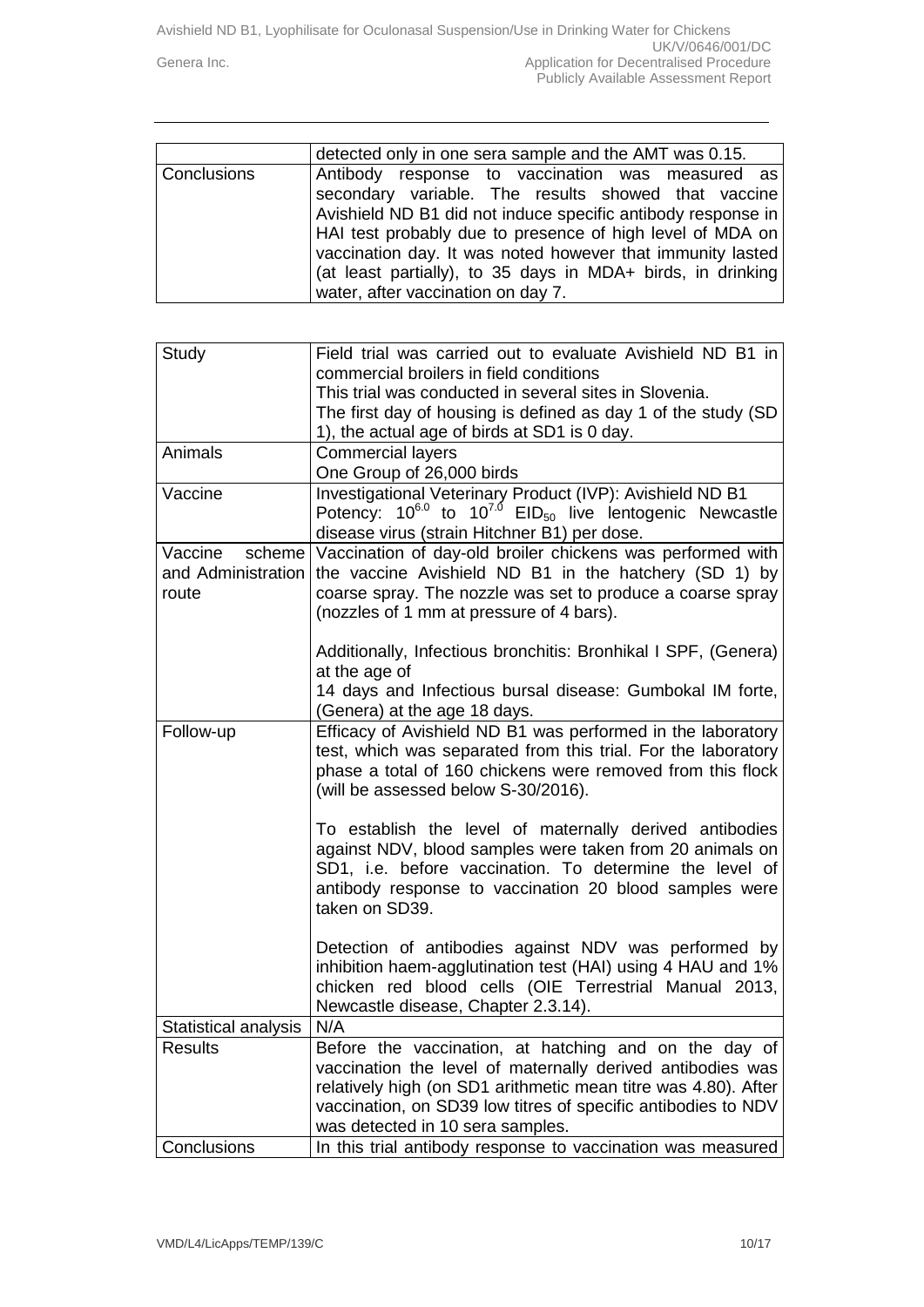| as secondary variable. The results showed that vaccine      |
|-------------------------------------------------------------|
| Avishield ND B1 induced very low specific antibody response |
| in HAI test probably due to the presence of high level of   |
| MDA on vaccination day. A conclusion on efficacy was not    |
| reached on the basis of this study alone.                   |

| Study                | Field trial to evaluate the safety and efficacy of Avishield ND                                                                                 |
|----------------------|-------------------------------------------------------------------------------------------------------------------------------------------------|
|                      | B1 in commercial broilers. This trial was conducted in a farm                                                                                   |
|                      | located in Slovenia. The evaluation of the tested vaccine in                                                                                    |
|                      | commercial broilers was conducted by serological response,                                                                                      |
|                      | clinical signs, mortality, body weight and feed conversion.                                                                                     |
| Animals              | Group 1 (two flocks, houses 1 and 3) contained 38,240 birds<br>and was assigned randomly to Avishield ND B1 (IVP).                              |
|                      | Group 2 (two flocks, houses 2 and 4) contained 38,240 birds<br>and was assigned randomly to Nobilis ND C2 (CVP).                                |
| Vaccine              | Investigational Veterinary Product (IVP): Avishield ND B1<br>Potency: $10^{6.0}$ to $10^{7.0}$ EID <sub>50</sub> live lentogenic live Newcastle |
|                      | disease virus (strain Hitchner B1) per dose.                                                                                                    |
|                      | Control Veterinary Products (CVP): Nobilis ND C2                                                                                                |
|                      | Potency: $10^{5.7}$ to $10^{7.5}$ EID <sub>50</sub> of live attenuated Newcastle                                                                |
|                      | disease virus (NDV) strain C2 per dose                                                                                                          |
| Vaccine<br>scheme    | Birds were vaccinated at the age of 17 days either with                                                                                         |
| and Administration   | Avishield ND B1 or Nobilis ND C2 by oral administration of                                                                                      |
| route                | one dose per bird via drinking water.                                                                                                           |
|                      | In addition to vaccination against NDV, birds from all flocks                                                                                   |
|                      | were vaccinated against infectious bronchitis by spray in the                                                                                   |
|                      | hatchery and on SD 15 by drinking water. Also, birds were                                                                                       |
|                      | vaccinated against infectious bursal disease on SD 11 or SD                                                                                     |
|                      | 12 by drinking water. Farming practices and management                                                                                          |
|                      | were comparable in all flocks.                                                                                                                  |
| Follow-up            | To determine the level of specific antibodies at the day of<br>vaccination and antibody response after vaccination, blood                       |
|                      | samples were taken by wing vein puncture from 20 chickens                                                                                       |
|                      | per flock.                                                                                                                                      |
|                      | The samples were tested by standard haemagglutination                                                                                           |
|                      | inhibition (HAI) test using 4 HA unit. Blood samples were                                                                                       |
|                      | taken before the vaccination (SD 17) and at the end of the                                                                                      |
|                      | fattening period, before the slaughter, to establish the efficacy                                                                               |
|                      | of the test vaccine.                                                                                                                            |
|                      | Cloacal and tracheal swabs suitable for PCR were taken from                                                                                     |
|                      | 10 birds from each flock and tested for the presence of NDV                                                                                     |
|                      | before the vaccination (SD 17) and before slaughter.                                                                                            |
| Statistical analysis | General linear model (GLM) was used to analyse data on                                                                                          |
|                      | body weight, total animal loss and antibody titres according to                                                                                 |
|                      | tested vaccines and flocks. Data were analysed using<br>software IBM SPSS Statistics 17.0; values of P<0.05 were                                |
|                      | considered significant for all analyses.                                                                                                        |
| <b>Results</b>       | on Adverse Events, mortality and other<br>Results<br>losses                                                                                     |
|                      |                                                                                                                                                 |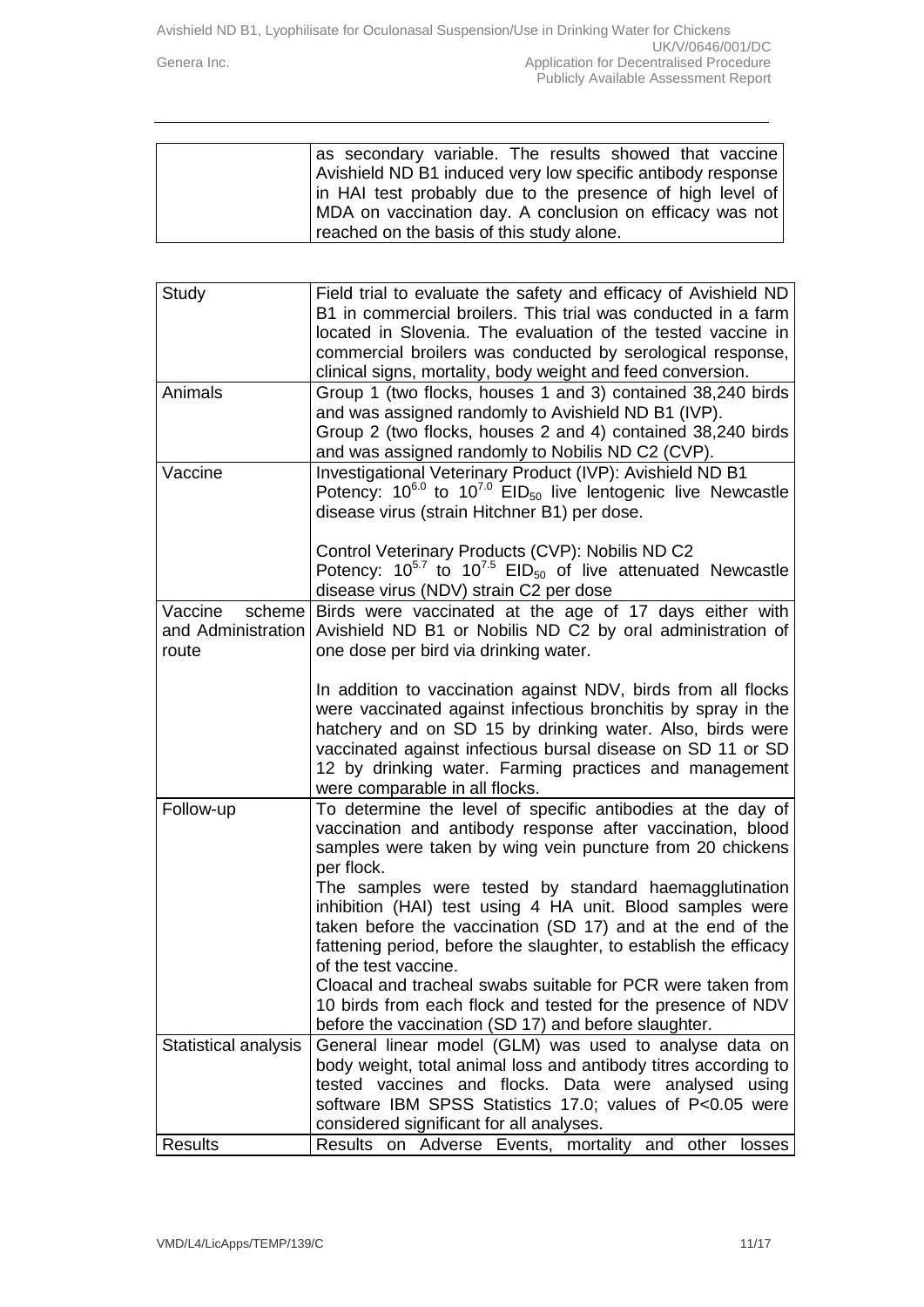|            | (culling) were assessed under the safety section of the<br>assessment report.<br>Statistical analysis showed that the level of antibodies against<br>NDV before vaccination (SD 17) was significantly higher in<br>flock 3 than in flock 2 ( $P<0.05$ ), whereas no other significant<br>differences in the level of antibodies among flocks was<br>observed (P>0.05).<br>In all flocks, the antibody titres significantly increased after               |
|------------|----------------------------------------------------------------------------------------------------------------------------------------------------------------------------------------------------------------------------------------------------------------------------------------------------------------------------------------------------------------------------------------------------------------------------------------------------------|
|            | vaccination; titre on SD 39 was significantly higher than on SD<br>17 in all flocks (P<0.05). Antibody titre was significantly higher<br>in flocks 1 and 4 than in flocks 2 and 3 ( $P < 0.05$ ).                                                                                                                                                                                                                                                        |
|            | Vaccination with both vaccines induced significant increase of<br>antibody response in all flocks; and no significant difference in<br>antibody titre was observed at the end of the trial between the<br>tested vaccines (P>0.05).                                                                                                                                                                                                                      |
|            | In all flocks tracheal and cloacal swabs were taken on the day<br>of vaccination and on the end of the fattening period for<br>molecular detection of NDV and results were negative. Also,<br>the production parameters for the IVP group were numerically<br>similar to licensed alternative when administered by drinking<br>water to 17 day-old chicks.                                                                                               |
| Conclusion | The level of maternal derived antibodies against NDV before<br>vaccination (SD 17) was significantly higher in house 3 than in<br>house 2 (P<0.05), whereas no other significant differences in<br>the level of antibodies among houses was observed (P>0.05).<br>In all flocks antibody titres significantly increased after<br>vaccination; titre on SD 39 was significantly higher than on SD<br>17 in all flocks (P<0.05).                           |
|            | At the end of the trial no difference in antibody titres was<br>observed between the tested vaccines (P>0.05). However, the<br>differences were near the limit of significance (P=0.047 and<br>P=0.052 for SD 17 and SD 39, respectively). As there was no<br>sign of natural infection and the vaccination schedule differed<br>to that of the SPC, only the similarity between the proposed<br>vaccine and the authorised vaccine could be determined. |
| Study      | Field trial to evaluate the safety and efficacy of Avishield ND<br>B1 in commercial layers. This trial was conducted in several                                                                                                                                                                                                                                                                                                                          |
|            | sites in Slovenia.<br>Efficacy of the test vaccine was evaluated by measuring<br>serological response to vaccination.                                                                                                                                                                                                                                                                                                                                    |
| Animals    | <b>Commercial layers</b><br>Group 1 (Flock 1) contained 11,220 birds and was assigned<br>randomly to Avishield ND B1 (IVP).<br>Group 2 (Flock 1) contained 9,860 birds and was assigned<br>randomly to Nobilis ND C2 and Pestikal LaSota SPF, Genera<br>$(CVP)$ .                                                                                                                                                                                        |

Vaccine | Investigational Veterinary Product (IVP): Avishield ND B1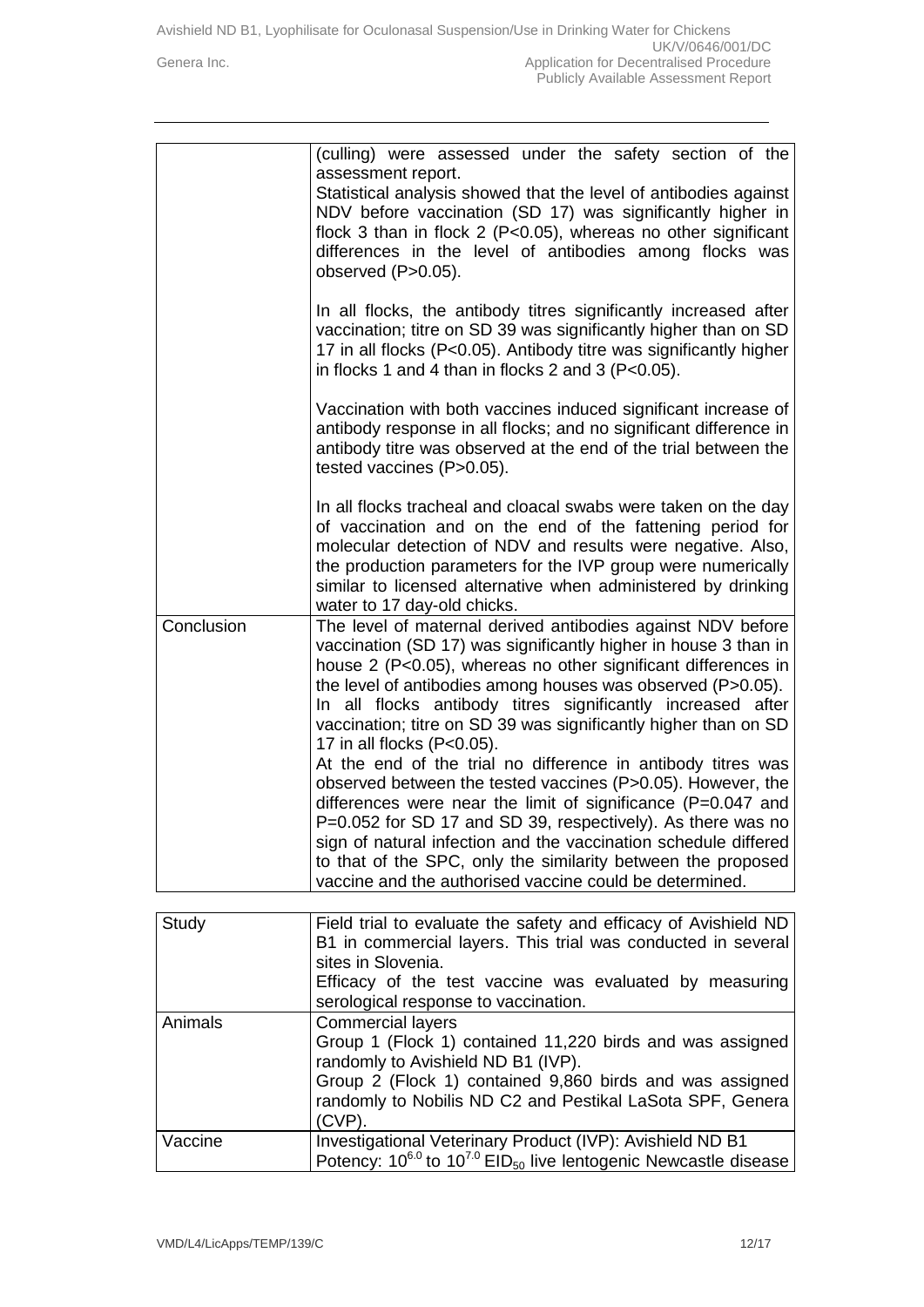|                                        | virus (strain Hitchner B1) per dose.                                                                                                                                                                                                                                                                                                                                                             |
|----------------------------------------|--------------------------------------------------------------------------------------------------------------------------------------------------------------------------------------------------------------------------------------------------------------------------------------------------------------------------------------------------------------------------------------------------|
|                                        | Control Veterinary Products (CVP): Nobilis ND C2<br>Potency: $10^{57}$ to $10^{75}$ EID <sub>50</sub> of live attenuated Newcastle<br>disease virus (NDV) strain C2 per dose                                                                                                                                                                                                                     |
|                                        | Control Veterinary Products (CVP):<br>Potency: $\geq 10^{6.0}$ EID <sub>50</sub> live lentogenic Newcastle disease virus<br>(strain La Sota) per dose.                                                                                                                                                                                                                                           |
| Vaccine<br>and Administration<br>route | scheme   Commercial layers were vaccinated with vaccine Avishield ND<br>B1 and with comparator vaccines Nobilis ND C2, MSD and<br>Pestikal LaSota SPF, Genera. Vaccines were applied by spray<br>administration.                                                                                                                                                                                 |
|                                        | Birds of both groups were vaccinated via spray administration<br>against NDV four times; three vaccinations were performed in<br>the rearing period and one in the production period. Birds<br>were vaccinated at the age of 3 weeks, and then revaccinated<br>at 8, 16 (during rearing period). Last revaccination was<br>performed in production period, at the age of 24 weeks. See<br>below; |
|                                        | <b>Group 1:</b> Vaccine Avishield ND B1, Genera $(1^{st}, 2^{nd}, 3^{rd}$ and<br>$4th$ vaccination)<br>Group 2: Vaccine Nobilis ND C2 ( $1st$ and $2nd$ vaccination),<br>4 <sup>th</sup><br>Vaccine Pestikal La Sota SPF (3rd<br>and<br>vaccination)                                                                                                                                             |
|                                        | In addition to vaccination against NDV, birds from both flocks<br>were vaccinated against Marek's disease, infectious<br>bronchitis, infectious bursal disease, Salmonella Enteritidis,<br>fowl pox and avian encephalomyelitis according to the regular<br>vaccination program.                                                                                                                 |
|                                        | Farming practices and management were comparable in both<br>groups. Each group was housed on the same farm till the age<br>of approximately 18 weeks. After that birds (150 from group 1<br>and 550 from group 2) were moved into production farms.                                                                                                                                              |
| Follow-up                              | Before each vaccination and at the end of observation period,<br>birds from both groups were checked for the presence of NDV<br>virus by molecular methods.                                                                                                                                                                                                                                      |
|                                        | Efficacy of the test vaccine was evaluated by measuring<br>serological response to vaccination.                                                                                                                                                                                                                                                                                                  |
|                                        | Blood samples were taken before the first vaccination against<br>NDV and three weeks after each vaccination. Sera samples<br>were examined for specific antibodies against NDV by<br>standard haemagglutination inhibition test (HAI) using 4 HA<br>units.                                                                                                                                       |
| Statistical analysis                   | General linear model (GLM) and t-test was used to analyse                                                                                                                                                                                                                                                                                                                                        |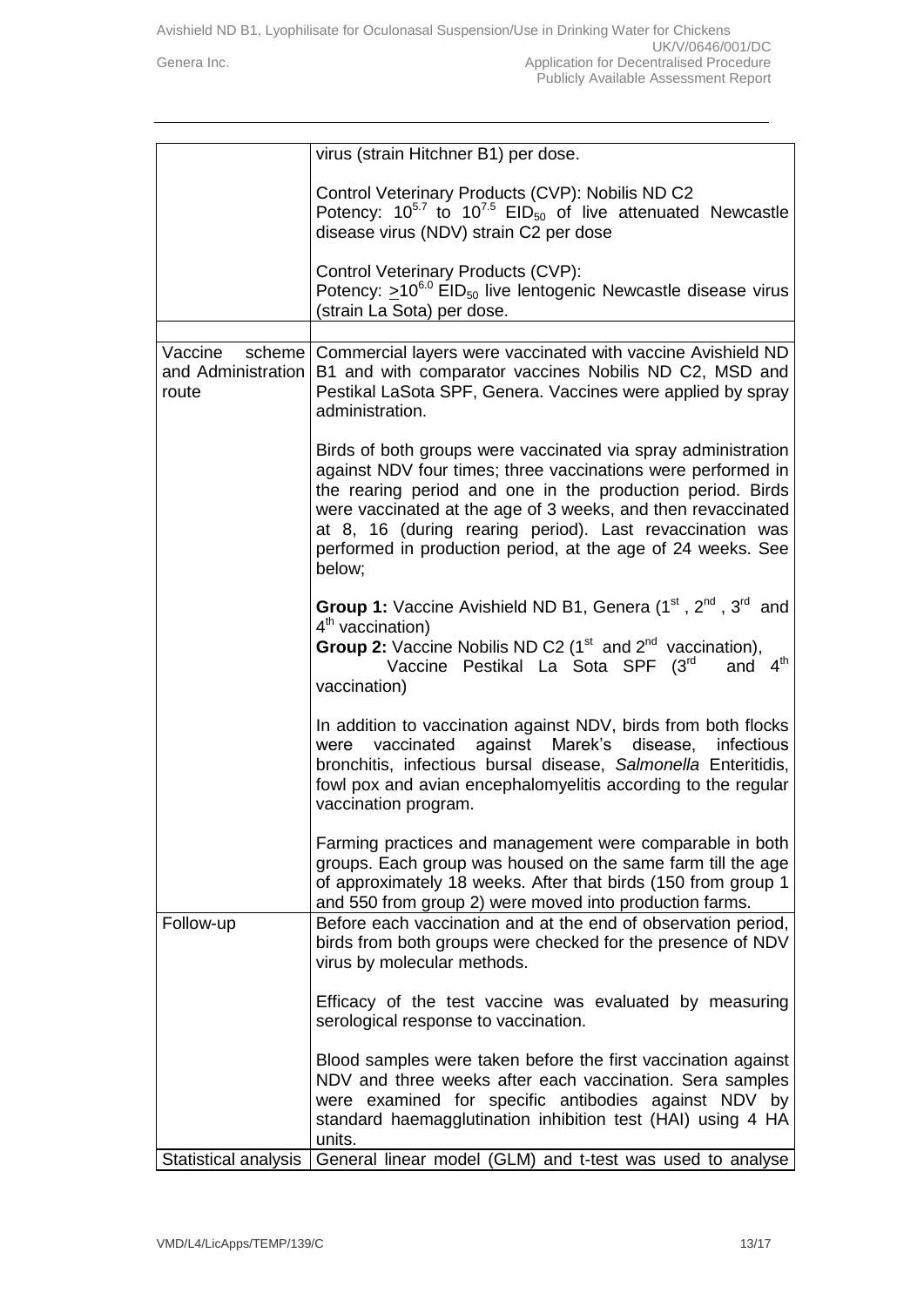|                | data on body weight, total animal loss and antibody titres<br>according to tested vaccines. Data were analysed using<br>software IBM SPSS Statistics 17.0; values of P<0.05 were<br>considered significant for all analyses.                                                                                                                                                                                                                                                                                                                                                                                                                                                                                                                                           |
|----------------|------------------------------------------------------------------------------------------------------------------------------------------------------------------------------------------------------------------------------------------------------------------------------------------------------------------------------------------------------------------------------------------------------------------------------------------------------------------------------------------------------------------------------------------------------------------------------------------------------------------------------------------------------------------------------------------------------------------------------------------------------------------------|
| <b>Results</b> | Efficacy of the test vaccine was conducted by measuring the<br>serological response to vaccination. The level of maternally<br>derived antibodies against NDV before vaccination was<br>significantly higher in a group vaccinated with vaccine<br>Avishield ND B1 (group 1) than in the control group.<br>Vaccination with vaccine Avishield ND B1 induced specific<br>antibody response. Antibody titres after all four vaccinations<br>were significantly higher than before the first vaccination at<br>age of 21 days (P<0.05).                                                                                                                                                                                                                                   |
|                | In the group vaccinated with vaccine Nobilis ND C2 no<br>increase of antibody response was observed after the 1 <sup>st</sup> and<br>the 2 <sup>nd</sup> vaccination. Antibody titres significantly decreased<br>(P>0.05). After the $3rd$ and $4th$ vaccination performed with<br>vaccine Pestikal La Sota SPF, antibody titres in the<br>comparison group significantly increased (P<0.05). After the<br>3 <sup>rd</sup> vaccination antibody titre was significantly higher in a group<br>vaccinated with Pestikal La Sota SPF than in a group<br>vaccinated with vaccine Avishield ND B1, Genera (P<0.05),<br>whereas after the 4 <sup>th</sup> vaccination no significant difference in<br>antibody titre between tested vaccines was<br>observed<br>$(P>0.05)$ . |
| Conclusions    | The applicant concluded that live, lentogenic, attenuated<br>vaccine Avishield ND B1 administered by spray induced an<br>increase of specific antibodies to NDV in layers and did not<br>cause negative adverse effect on production parameters. Only<br>the similarity between the proposed vaccine and the<br>authorised vaccine could be determined.                                                                                                                                                                                                                                                                                                                                                                                                                |

Interference on efficacy was seen from MDA during relevant studies. Because of possible interference from MDA on the development of active immunity, the SPC carries a suitable warning:

*Maternally Derived Antibodies (MDA) can interfere with the development of active immunity. In flocks where high levels of MDAs are expected, vaccination programme should be planned accordingly.*

Results from all studies contributed to the final refinement of the time to onset of immunity and duration of immunity, as cited in the SPC:

Onset of immunity: 3 weeks post vaccination. Duration of immunity: 5 weeks post vaccination.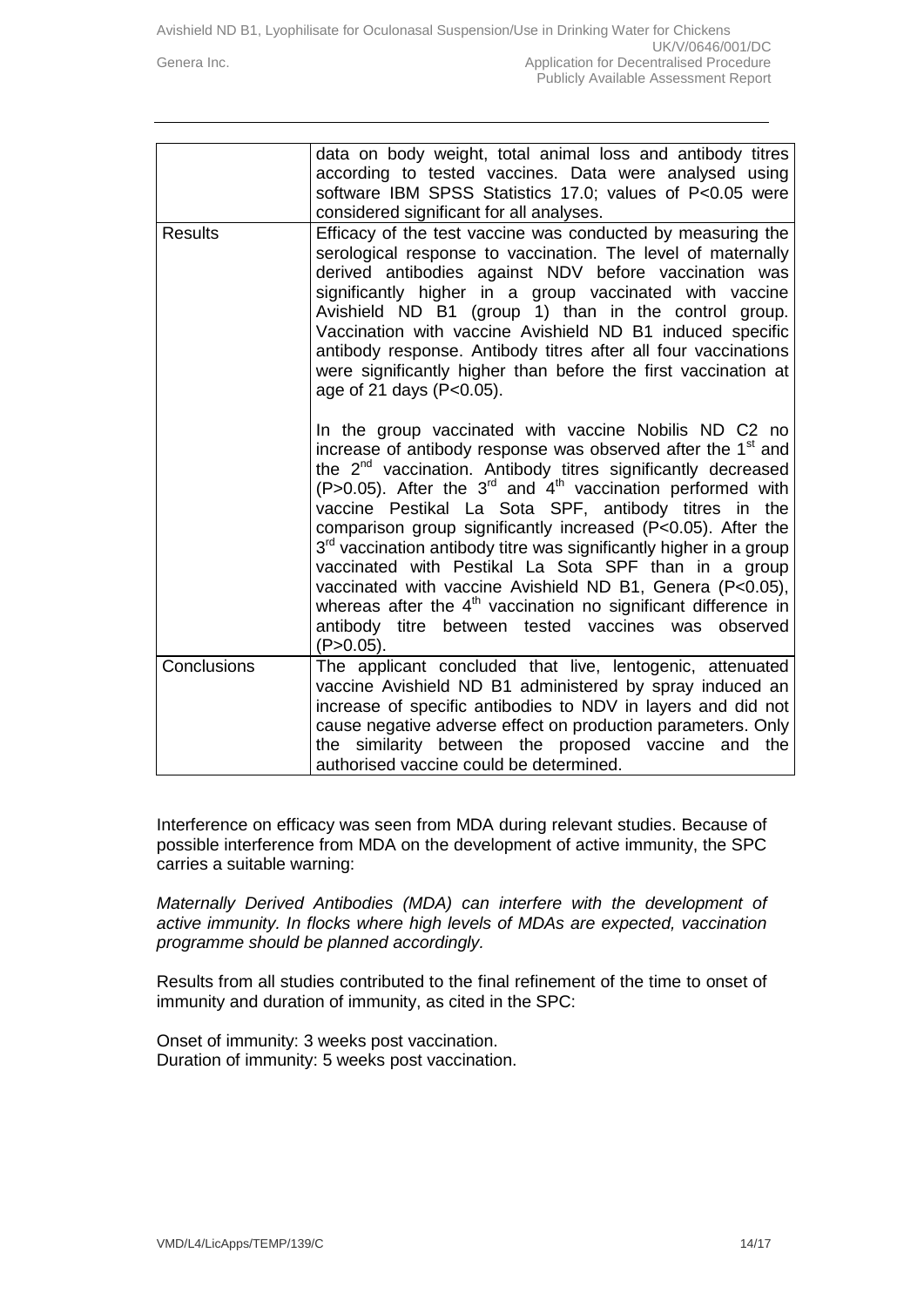## **V OVERALL CONCLUSION AND BENEFIT– RISK ASSESSMENT**

The data submitted in the dossier demonstrate that when the product is used in accordance with the Summary of Product Characteristics, the benefit/risk profile of the product is favourable.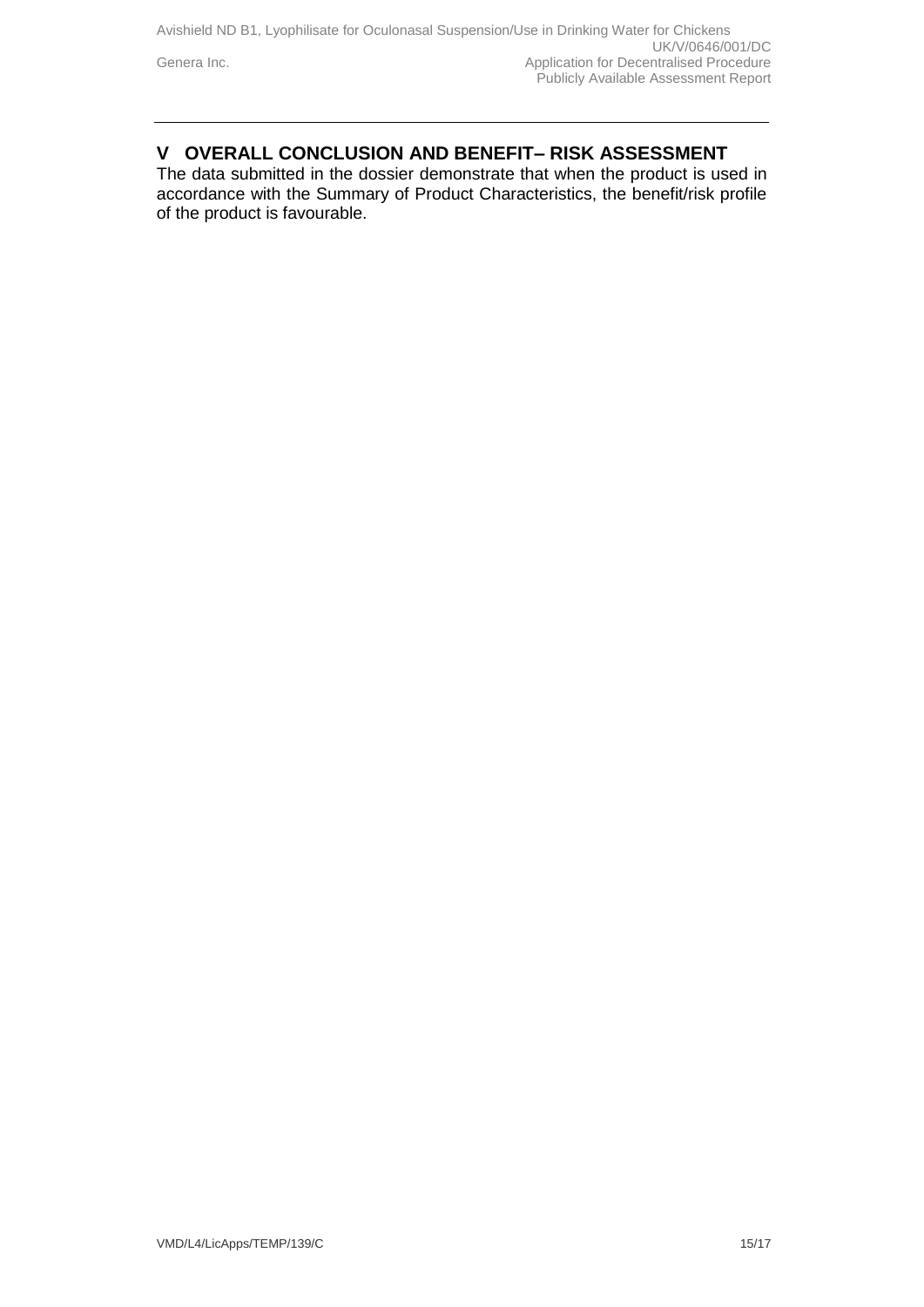## **MODULE 4**

### **POST-AUTHORISATION ASSESSMENTS**

The SPC and package leaflet may be updated to include new information on the quality, safety and efficacy of the veterinary medicinal product. The current SPC is available on the Product Information Database of the Veterinary Medicines Directorate website.

[\(www.gov.uk/check-animal-medicine-licensed\)](https://www.gov.uk/check-animal-medicine-licensed)

The post-authorisation assessment (PAA) contains information on significant changes which have been made after the original procedure which are important for the quality, safety or efficacy of the product.

The PAA for this product is available on the Product Information Database of the Veterinary Medicines Directorate website.

[\(www.gov.uk/check-animal-medicine-licensed\)](https://www.gov.uk/check-animal-medicine-licensed)